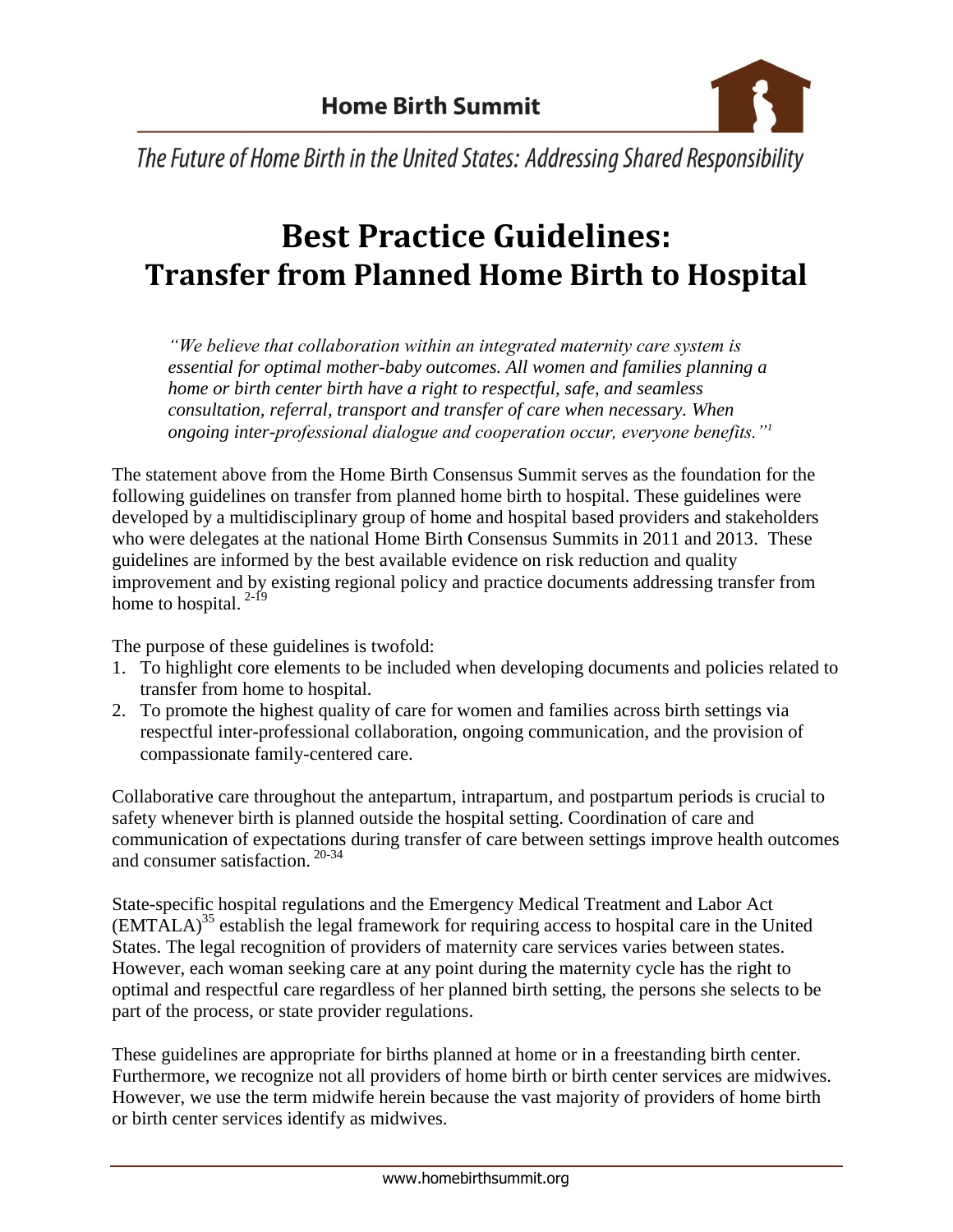### **Model practices for the midwife**

- In the prenatal period, the midwife provides information to the woman about hospital care and procedures that may be necessary and documents that a plan has been developed with the woman for hospital transfer should the need arise.<sup>15</sup>
- The midwife assesses the status of the woman, fetus, and newborn throughout the maternity care cycle to determine if a transfer will be necessary.
- The midwife notifies the receiving provider or hospital of the incoming transfer, reason for transfer, brief relevant clinical history, planned mode of transport, and expected time of arrival. 11,13-16,19
- The midwife continues to provide routine or urgent care en route in coordination with any emergency services personnel and addresses the psychosocial needs of the woman during the change of birth setting.
- Upon arrival at the hospital, the midwife provides a verbal report, including details on current health status and need for urgent care. The midwife also provides a legible copy of relevant prenatal and labor medical records. 11,12,15,16,19
- The midwife may continue in a primary role as appropriate to her scope of practice and privileges at the hospital. Otherwise the midwife transfers clinical responsibility to the hospital provider.<sup>13</sup>
- The midwife promotes good communication by ensuring that the woman understands the hospital provider's plan of care and the hospital provider understands the woman's need for information regarding care options.
- If the woman chooses, the midwife may remain to provide continuity and support.

# **Model practices for the hospital provider and staff**

- Hospital providers and staff are sensitive to the psychosocial needs of the woman that result from the change of birth setting.  $11$
- Hospital providers and staff communicate directly with the midwife to obtain clinical information in addition to the information provided by the woman. 12
- Timely access to maternity and newborn care providers may be best accomplished by direct admission to the labor and delivery or pediatric unit.  $11-15$
- Whenever possible, the woman and her newborn are kept together during the transfer and after admission to the hospital.
- Hospital providers and staff participate in a shared decision-making process with the woman to create an ongoing plan of care that incorporates the values, beliefs, and preferences of the woman.
- If the woman chooses, hospital personnel will accommodate the presence of the midwife as well as the woman's primary support person during assessments and procedures.
- The hospital provider and the midwife coordinate follow up care for the woman and newborn, and care may revert to the midwife upon discharge.
- Relevant medical records, such as a discharge summary, are sent to the referring midwife.  $14$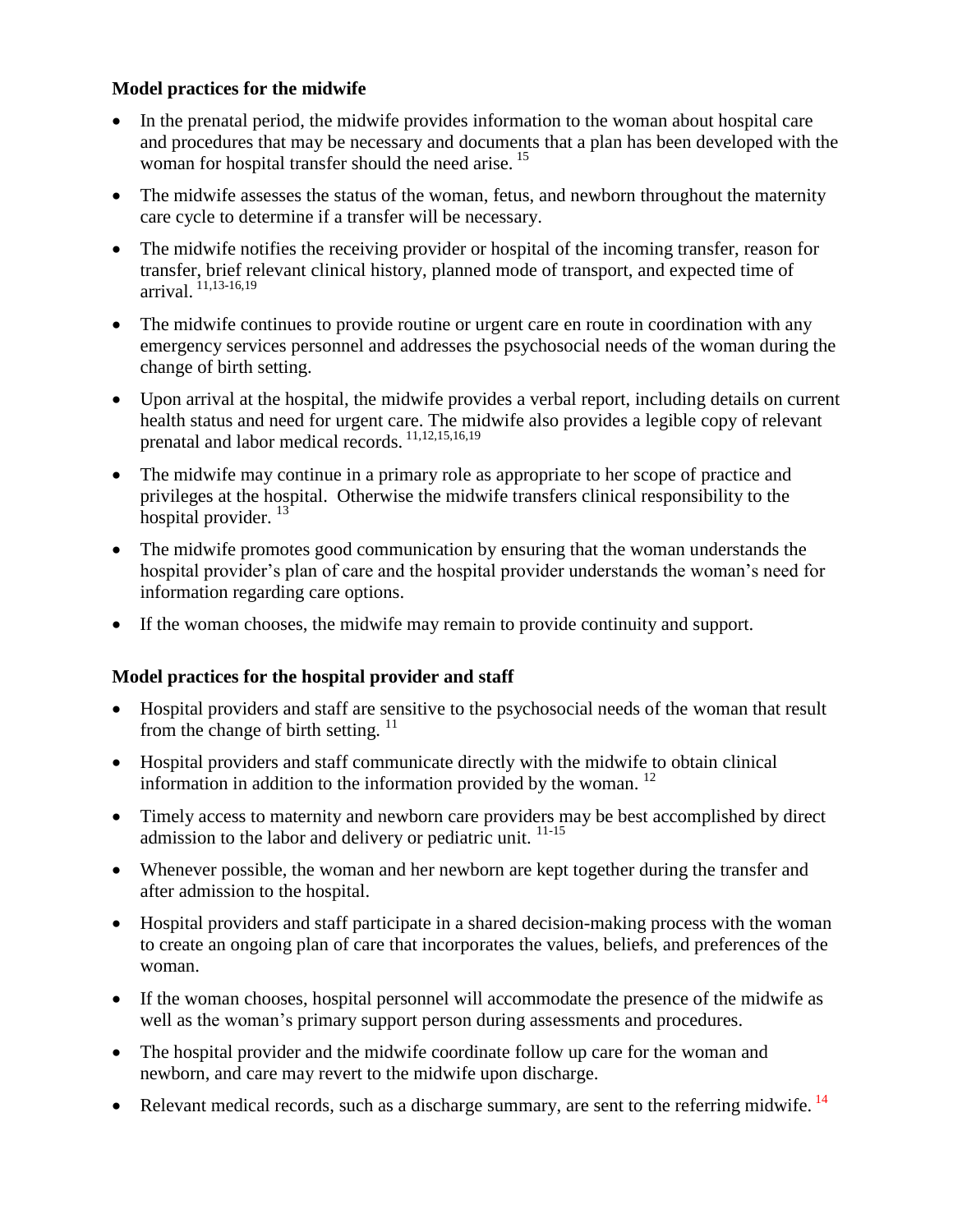# **Quality improvement and policy development**

All stakeholders involved in the transfer and/or transport process, including midwives based at home or in the hospital, obstetricians, pediatricians, family medicine physicians, nurses, emergency medical services personnel, and home birth consumer representatives, should participate in the policy development process. Policies and quality improvement processes should incorporate the model practices above and delineate at a minimum the following:

- Communication channels and information needed to alert the hospital to an incoming transfer.
- Provision for notification and assembly of staff rapidly in case of emergency transfer.
- Opportunities to debrief the case with providers and with the woman prior to hospital discharge.
- Documentation of the woman's perspective regarding her care during transfer.
- A defined process to regularly review transfers that includes all stakeholders with a shared goal of quality improvement and safety. This process should be protected without risk of discovery.<sup>12</sup>
- Opportunities for education regarding home birth practice, shared continuing medical education, and relationship building that are incorporated into medical, midwifery and nursing education programs. Multi-disciplinary sessions to address system issues may enhance relationship building and the work culture.

Quality of care is improved when policies and procedures are in place to govern best practices for coordination and communication during the process of transfer or transport from a home or birth center to a hospital. $2-10$ 

# **Home Birth Summit, Collaboration Task Force**

- Diane Holzer, LM, CPM, PA-C, Fairfax California (Chair)
- Jill Breen, CPM, CLC, Midwife, St. Albans Maine
- Kate T. Finn, MS, CM, CPM, Licensed Midwife, Ithaca New York
- Timothy J. Fisher, MD, MS, FACOG, Chair Department of Surgical Services, Cheshire Medical Center/Dartmouth-Hitchcock Keene, Keene New Hampshire
- Lawrence Leeman, MD, MPH, Professor, Family and Community Medicine, Obstetrics and Gynecology, University of New Mexico, Albuquerque New Mexico
- Audrey Levine, LM, CPM, Licensed Midwife, Olympia Washington
- Ali Lewis, MD, FACOG, OB/GYN, Seattle Washington
- Lisa Kane Low, CNM, PhD, FACNM, Associate Professor, Director Midwifery Education, University of Michigan, Ann Arbor Michigan
- Tami J. Michele, DO, FACOOG, OB/GYN, Fremont Michigan
- Judy Norsigian, Executive Director, Our Bodies Ourselves, Cambridge Massachusetts
- Saraswathi Vedam, RM, MSN, FACNM Sci D(hc), Professor, Division of Midwifery, University of British Columbia, Vancouver British Columbia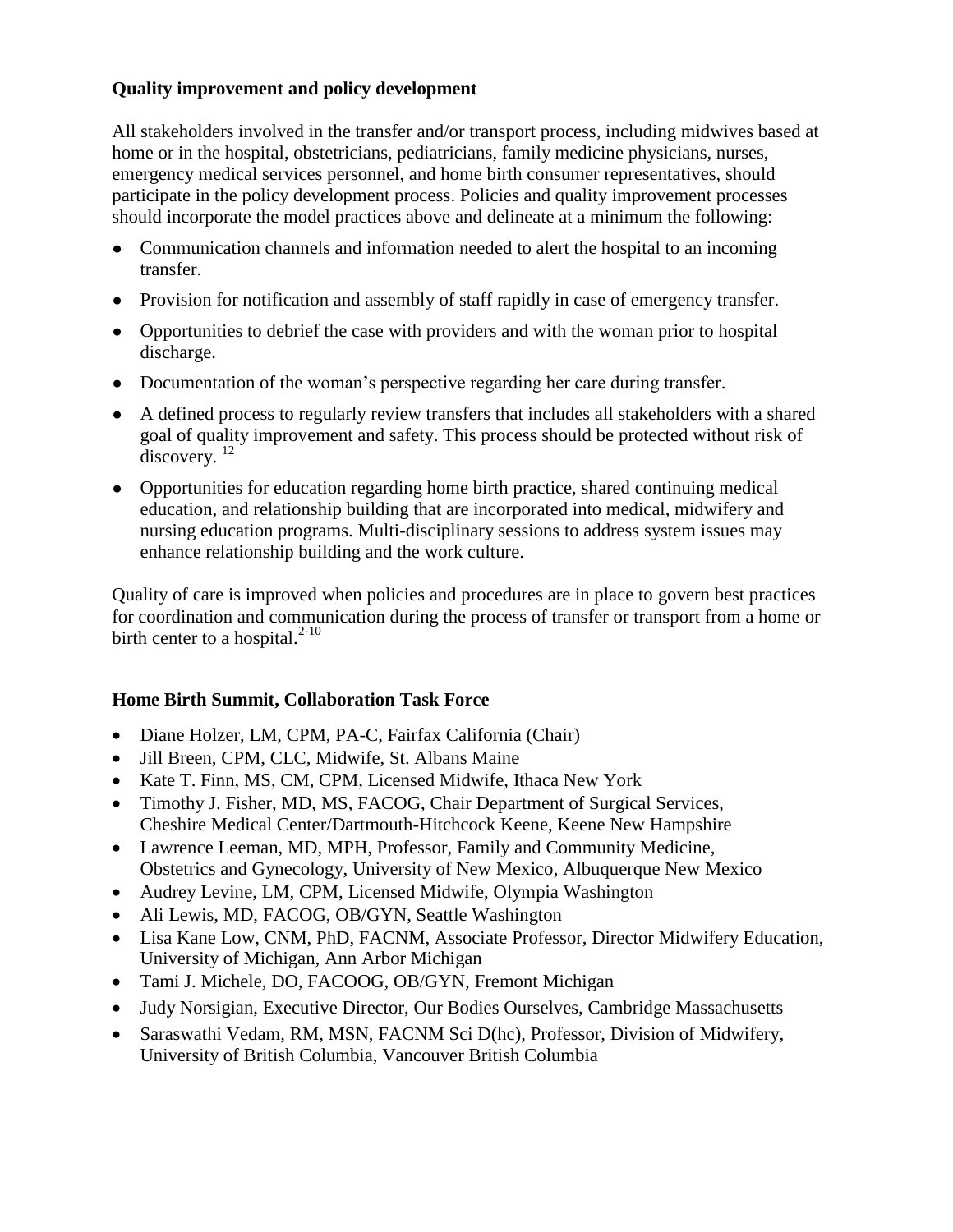### **REFERENCES**

- 1. Home Birth Consensus Summit. Collaboration. [http://www.homebirthsummit.org/action](http://www.homebirthsummit.org/action-groups/collaboration)[groups/collaboration.](http://www.homebirthsummit.org/action-groups/collaboration) Accessed November 21, 2013.
- 2. Cheyney M, Everson C, Burcher P. Homebirth transfers in the United States: narratives of risk, fear, and mutual accommodation. *Qual Health Res*. 2014;24(4):443-456.
- 3. Davis-Floyd R. Home birth emergencies in the U.S. and Mexico: the trouble with transport. *Soc Sci Med*. 2003;56(9):1911-31.
- 4. Andreatta P, Frankel J, Boblick Smith S, Bullough A, Marzano D. Interdisciplinary team training identifies discrepancies in institutional policies and practices. *Am J Obstet Gynecol*. 2011s;205(4):298-301. doi: 10.1016/j.ajog.2011.02.022.
- 5. Dadiz R, Guillet R. Interdisciplinary education: improving communication and teamwork for pediatric and obstetric practitioners. *NeoReviews*. 2011;12(2):e63-8. doi: 10.1542/neo.12-2 e63.
- 6. Straub, SD. Implementing best practice safety initiatives to diminish patient harm in a hospital-based family birth center. *Newborn Infant Nurs Rev*. 2010;10(3):151-6.
- 7. Cordell MN, Foster TC, Baker ER, Fildes B. Collaborative maternity care: three decades of success at Dartmouth-Hitchcock Medical Center. *Obstet Gynecol Clin North Am*. 2012;39(3):383-98. doi: 10.1016/j.ogc.2012.05.007.
- 8. Meffe F, Moravac CC, Espin S. An interprofessional education pilot program in maternity care: findings from an exploratory case study of undergraduate students. *J Interprof Care.*  2012;26(3):183-8. doi: 10.3109/13561820.2011.645089.
- 9. Cornthwaite K, Edwards S, Siassakos D. Reducing risk in maternity by optimising teamwork and leadership: an evidence-based approach to save mothers and babies. *Best Pract Res Clin Obstet Gynaecol.* 201;27(4):571-81. doi: 10.1016/j.bpobgyn.2013.04.004.
- 10. American Academy of Pediatrics. Planned home birth. Policy statement. *Pediatrics*. Published online April 29, 2013. doi:10.1542/peds.2013-0575.
- 11. Association of Women's Health, Obstetric and Neonatal Nurses. *Templates for Protocols and Procedures for Maternity Services.* 3rd edition, Nov. 1, 2012.
- 12. College of Midwives of Ontario. *Ambulance Act provisions for Patient Transport*. September 16, 2009.
- 13. Gifford Medical Center, Randolph, VT. *Certified Professional Midwife Relationship Statement*. January 2013.
- 14. Midwives Association of Washington State -Transport Guideline Committee with the Ad Hoc Physician – Licensed Midwife Workgroup of the State Perinatal Advisory Committee. *Planned Out-Of-Hospital Birth Transport Guideline*. February 2011.
- 15. New York State Association of Licensed Midwives. *Position Statement on Planned Home Birth in New York*. July 2011.
- 16. Northern New England Perinatal Quality Improvement Networks, Lebanon, NH. Out of Hospital to In Hospital Perinatal Transfer Form. November 28, 2011.
- 17. Ontario Medical Association and Association of Ontario Midwives. *Guidelines for Maternal/Neonate Transfers From Home to Hospital*. February 2005.
- 18. St. David's Medical Center, Austin, TX. *Midwife Transfer of Care SBAR Tool*. January 2013.
- 19. The College of Midwives of BC and the Midwives Association of BC. *Implementing Midwifery Services in British Columbia - A Manual for Hospitals and Health Regions*. March 2006.